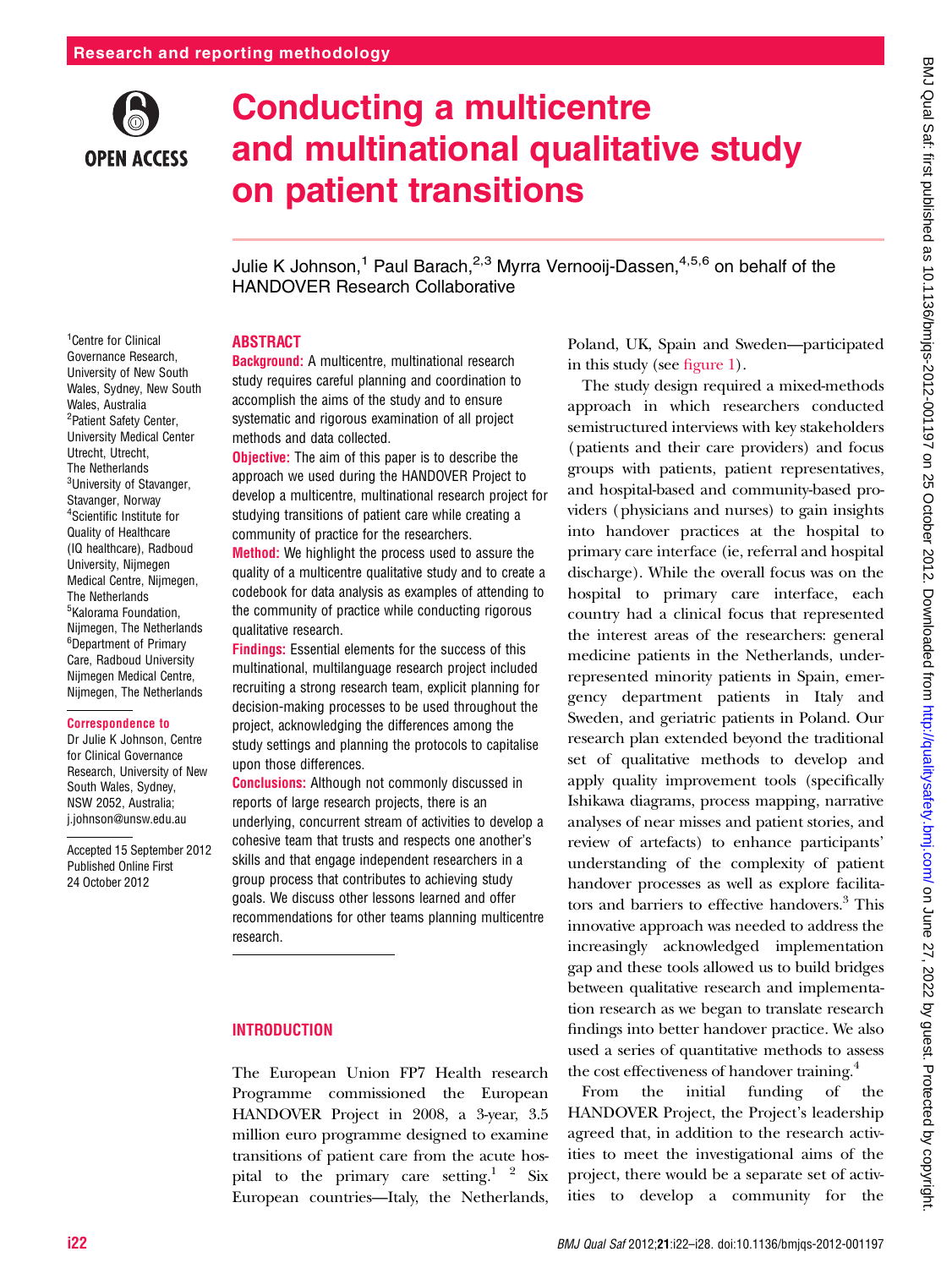

Figure 1 HANDOVER participants.

researchers. In essence we created a 'community of practice' which we named the European Handover Research Consortium. It was designed to assist the researchers involved in the Project define a common purpose, build research teams and engage researchers further in the larger set of research topics, while engendering trust among the team members. We found many examples and guidelines in the literature about developing multicentre trials with the focus on developing, reporting and managing the research. $5-8$  In contrast, we have found very little reported in the literature about how others have done what we set out to do—create and support a multicentre research team and enhance the quality and value of the work completed under the overall project through rigorous qualitative research. $9-11$  While everyone would agree that the primary focus of a research project is to conduct the research, based on our own experiences as researchers and as members of research teams, we felt that the best outcomes would come from an explicit focus on developing and supporting the researchers.

In this paper we describe the process we used to create a community of practice for the HANDOVER Project, address the challenges of implementing a

complex multisite project on patient transitions, identify strategies used to manage the project, and provide recommendations for teams planning multisite research.

## CREATING A MULTICENTRE COMMUNITY OF PRACTICE

A community of practice is 'a group of people who share a concern, a set of problems or a passion about a particular topic, and who deepen their understanding and knowledge of this area by interacting on an ongoing basis.'<sup>12</sup> Communities of practice are characterised by the domain (an identity defined by shared interest, commitment and shared competence), the community ( joint activities and discussions to help members of the community and to share information), and the practice (the shared repertoire of resources, experiences, stories and tools). The combination of these three elements—as well as the development of these elements in parallel creates the community of practice.<sup>13</sup>

According to Wenger and colleagues, a community of practice can be distinguished from formal departments and project teams along the following five dimensions $12$ :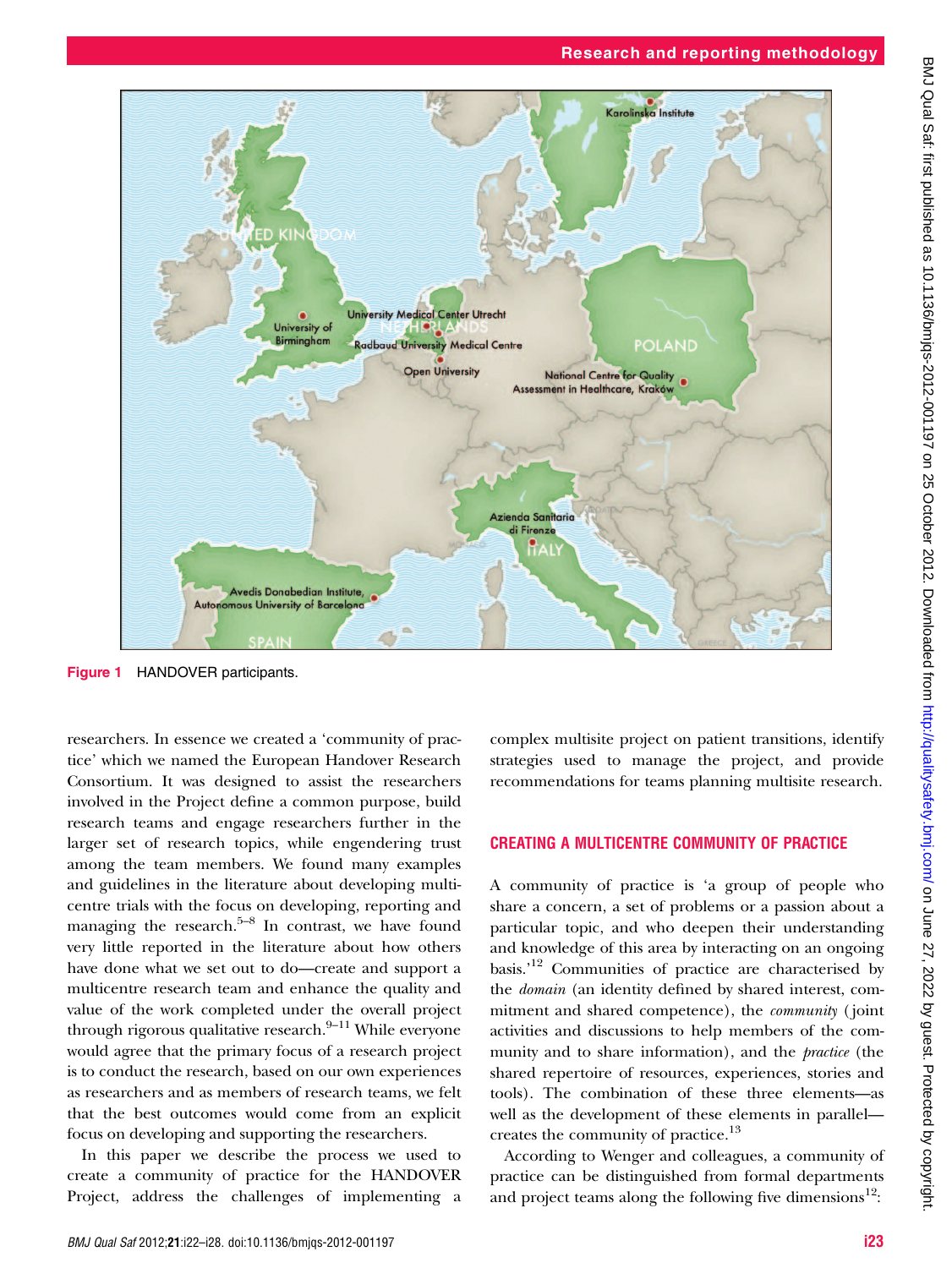- 1. Purpose: to create, expand and exchange knowledge, and to develop individual capabilities;
- 2. Membership: self-selection based on expertise or passion for the topic;
- 3. Boundaries: Communities of practice have fuzzy boundaries (in contrast to a business or organisation with distinct boundaries);
- 4. What holds them together: passion, commitment and identification with the group and its expertise; and,
- 5. Life cycle: communities of practice evolve and end organically; they last as long as there is relevance to the topic and interest in learning together.

One could argue that a research project would not naturally fit this definition, yet some authors suggest that community of practice actually is an umbrella term for a number of different organisational groupings that are characterised by the support for formal and informal interaction between novices and experts, the emphasis on learning and sharing knowledge, and the investment to foster a sense of belonging among members.<sup>14</sup> We chose to use the term for our study because we wanted to focus attention on the stream of activities that are required for building the research team, while simultaneously and rigorously conducting the research that the team received funding to achieve. Although not often discussed and often taken for granted, the functioning of the research team directly contributes to, and influences the success of the research project.

Wenger suggests seven principles for cultivating a community of practice: (1) design for evolution, (2) open a dialogue between inside and outside perspectives, (3) invite different levels of participation, (4) develop both public and private community spaces, (5) focus on value, (6) combine familiarity and excitement, and, (7) create a rhythm for the community.<sup>12</sup>

For the purpose of the HANDOVER Project, the community of practice included the group of researchers from the six organisations, as well as patient advocates, that came together to conduct research into transitions of patient care. Each of the participating countries conducted research at the local level and built local alliances with healthcare providers and patients. The opportunity to work together as a group occurred through quarterly face-to-face meetings rotated among the study sites, site visits, monthly conference calls and frequent electronic communications. The interactions were structured—responsibility for hosting the face-to-face meetings was shared by the participating countries, meetings included working sessions as well as knowledge transfer sessions, serious games were used to build team cohesiveness,<sup>15</sup> and group members became comfortable with the rituals that evolved over the life of the project. The project increased the appreciation for

research by holding training seminars for the researchers in quantitative and qualitative methods, allowed an opportunity for scholarly exchange, and accented the positive use of resources in all settings.

Because building the community of practice occurred in conjunction with planning and conducting the research, we were able to use this as an opportunity to co-create the science and methods. For example, as the project began, we faced the daunting task of ensuring consistency of data collection and analysis across multiple sites in five countries and using five different languages. The research objective—to identify the barriers and facilitators to effective handovers in the transition of patients between the hospital and community setting required a robust quality assurance plan to systematically examine all project methods, data collected and documentation. As described in the following paragraphs, developing a quality assurance and creating a codebook for data analysis are two specific activities that illustrate how we attended to the emerging community of practice while launching the research project.

## DEVELOPING A QUALITY ASSURANCE PLAN

Quality assurance in a research project is the systematic and independent examination of all project methods and documentation. A quality assurance plan should ensure that researchers carefully document the methods and protocols and provide consistent methods across participating sites (and in the case of multinational research, in different languages). Quality assurance of a research project is a continuous, dynamic process, particularly for qualitative studies and research in emerging areas. Although the European HANDOVER Research Consortium established methods and protocols at the beginning of the project, we found that the expectations evolved and new requirements emerged as the researchers became more familiar with the territory under exploration and the organisational relationships that needed to be carefully navigated. The emerging nature of these dynamics is at the heart of complex social group interactions.<sup>16</sup> Our aim was to monitor the research as it unfolded and evolved throughout the life of the project, maintain methodological rigour and ensure consistency of the research process across multiple interventions across five project sites in five different countries.

To meet this aim and address the evolving risks, we created an approach to assess and report on the investigative work conducted under the aegis of the project, monitor risks and prevent 'drift' of the project's scope. We drafted criteria for reporting qualitative research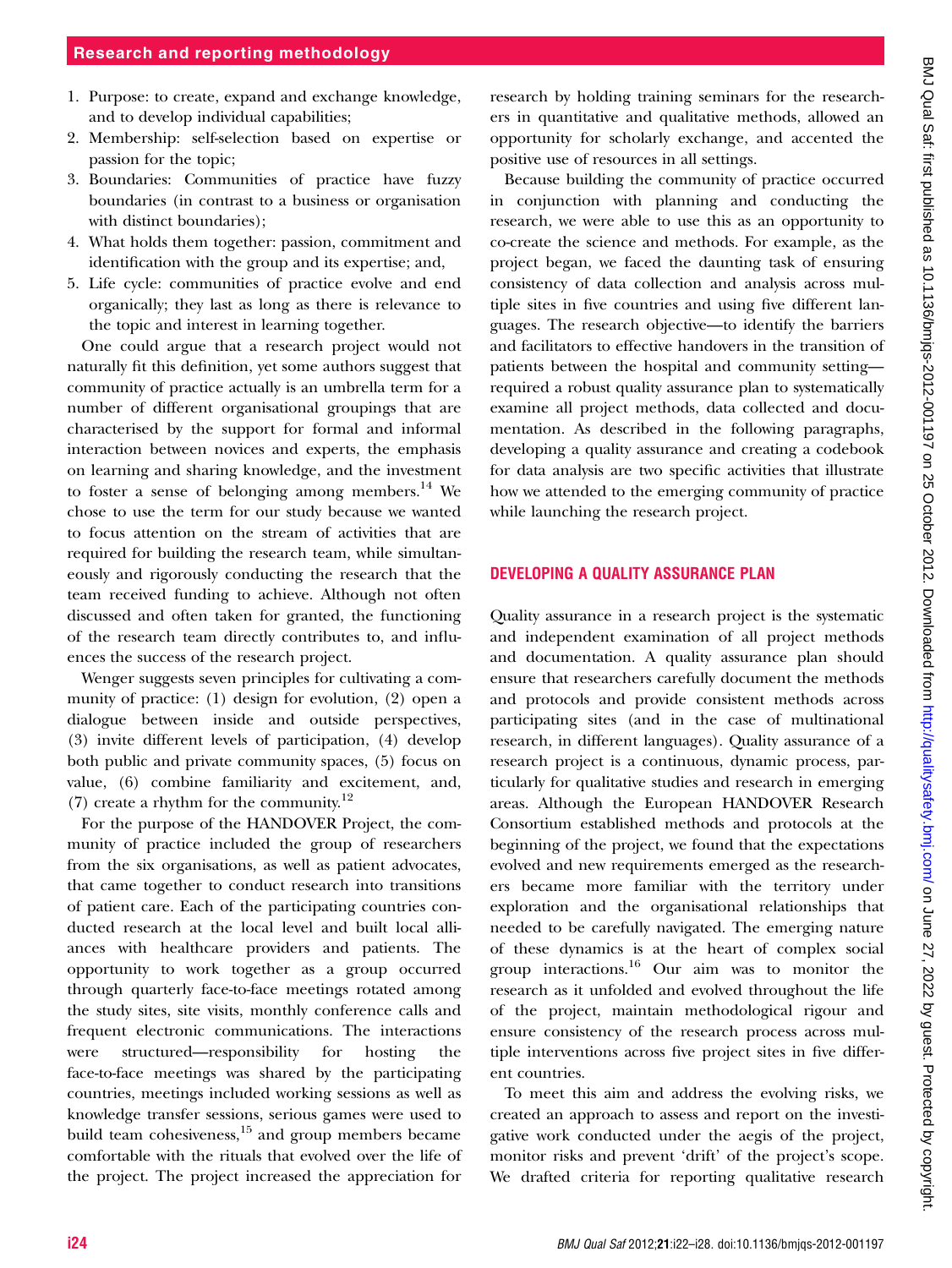findings from two respected available sources.<sup>17 18</sup> The criteria were presented to the HANDOVER research team during face-to-face project meetings. The research team reached consensus through a facilitated discussion, about which elements were most relevant and would be part of a regular audit function of the HANDOVER Project. The criteria were used to assess the work across the research sites to create a template for the HANDOVER Quality Assurance Report. Table 1 outlines the criteria and illustrates how we operationalised defining these ambiguous concepts to make them clearly distinguishable or measurable by the HANDOVER researcher team<sup>19</sup> (the completed quality assurance report is available on request).

Each research site agreed to complete the reporting template for each phase of data collection (ie, after interviews, after focus groups, after process mapping, after artefact analysis). Applying the tool in a risk mitigation approach is innovative—however adhering to a quality assurance plan is not a new concept—but the process that we used to adapt the tool and build consensus by engaging those who would be expected to comply with the criteria was an important step in its implemen- $\text{tation}^{20}$  and in creating the HANDOVER community of practice.

## CREATING A CODEBOOK FOR DATA ANALYSIS

Although the main focus of the quality assurance report was the data collection phases, our overall quality assurance approach included an extensive data analysis plan with a consensus approach to the analysis process to maximise intercoder reliability in coding open-ended data. Coding is the interpretative process in which conceptual labels are given to the data. $21$  Codes are words or devices for identifying themes. For the HANDOVER Project, the process involved segmenting the data, developing a draft codebook, testing the reliability of the sample of data by two independent coders, checking and modifying the codebook before final coding and finally, applying a quality control process of all data. Our task was to enable and support the researchers in immersing themselves in the data, yet provide enough structure to the emerging codes to allow the analysis to make valid comparisons across sites during the analysis and interpretation of the results.

While each researcher collected data in their local settings using their native language, we required a common language for coding and analysis ( just as we needed a common language for our face-to-face meetings) to facilitate the sharing of information across sites

| Table 1                                                              | Template for the HANDOVER Quality Assurance Report                                                                                                                                  |  |                                       |  |  |  |
|----------------------------------------------------------------------|-------------------------------------------------------------------------------------------------------------------------------------------------------------------------------------|--|---------------------------------------|--|--|--|
|                                                                      |                                                                                                                                                                                     |  | Italy Netherlands Poland Spain Sweden |  |  |  |
|                                                                      | 1. How were the data collected?<br>2. Could the evidence (field work notes, interview transcripts, recordings,<br>documentary analysis, etc.) be inspected independently by others? |  |                                       |  |  |  |
| 3. How were themes and concepts identified from the data?            |                                                                                                                                                                                     |  |                                       |  |  |  |
|                                                                      | 4. Who conducted the interviews, focus groups, process mapping, and<br>artefact analyses?                                                                                           |  |                                       |  |  |  |
| reliability?                                                         | 5. Was the analysis repeated by more than one researcher to ensure                                                                                                                  |  |                                       |  |  |  |
|                                                                      | 6. How were participants selected? for example, purposive, convenience,<br>consecutive, snowball                                                                                    |  |                                       |  |  |  |
|                                                                      | 7. Method of approach-How were participants approached? eg,<br>face-to-face, telephone, mail, email                                                                                 |  |                                       |  |  |  |
|                                                                      | 8. Sample size-How many participants were in the study? How many<br>people refused to participate or dropped out?                                                                   |  |                                       |  |  |  |
|                                                                      | 9. Interview guide                                                                                                                                                                  |  |                                       |  |  |  |
|                                                                      | a. Were questions, prompts, guides provided by the authors?<br>b. Was it pilot tested?                                                                                              |  |                                       |  |  |  |
|                                                                      | c. Is it being made available?<br>10. Focus group guide                                                                                                                             |  |                                       |  |  |  |
|                                                                      | a. Were questions, prompts, guides provided by the authors?                                                                                                                         |  |                                       |  |  |  |
|                                                                      | b. Was it pilot tested?                                                                                                                                                             |  |                                       |  |  |  |
|                                                                      | c. Is it being made available?                                                                                                                                                      |  |                                       |  |  |  |
|                                                                      | 11. Audio/visual recording-Did the research use audio or visual recording<br>to collect the data?                                                                                   |  |                                       |  |  |  |
|                                                                      | 12. How many data coders coded the data?                                                                                                                                            |  |                                       |  |  |  |
|                                                                      | 13. Were participant quotations presented to illustrate the themes/findings?                                                                                                        |  |                                       |  |  |  |
| Adapted from: Mays et al <sup>17</sup> and Tong et al. <sup>18</sup> |                                                                                                                                                                                     |  |                                       |  |  |  |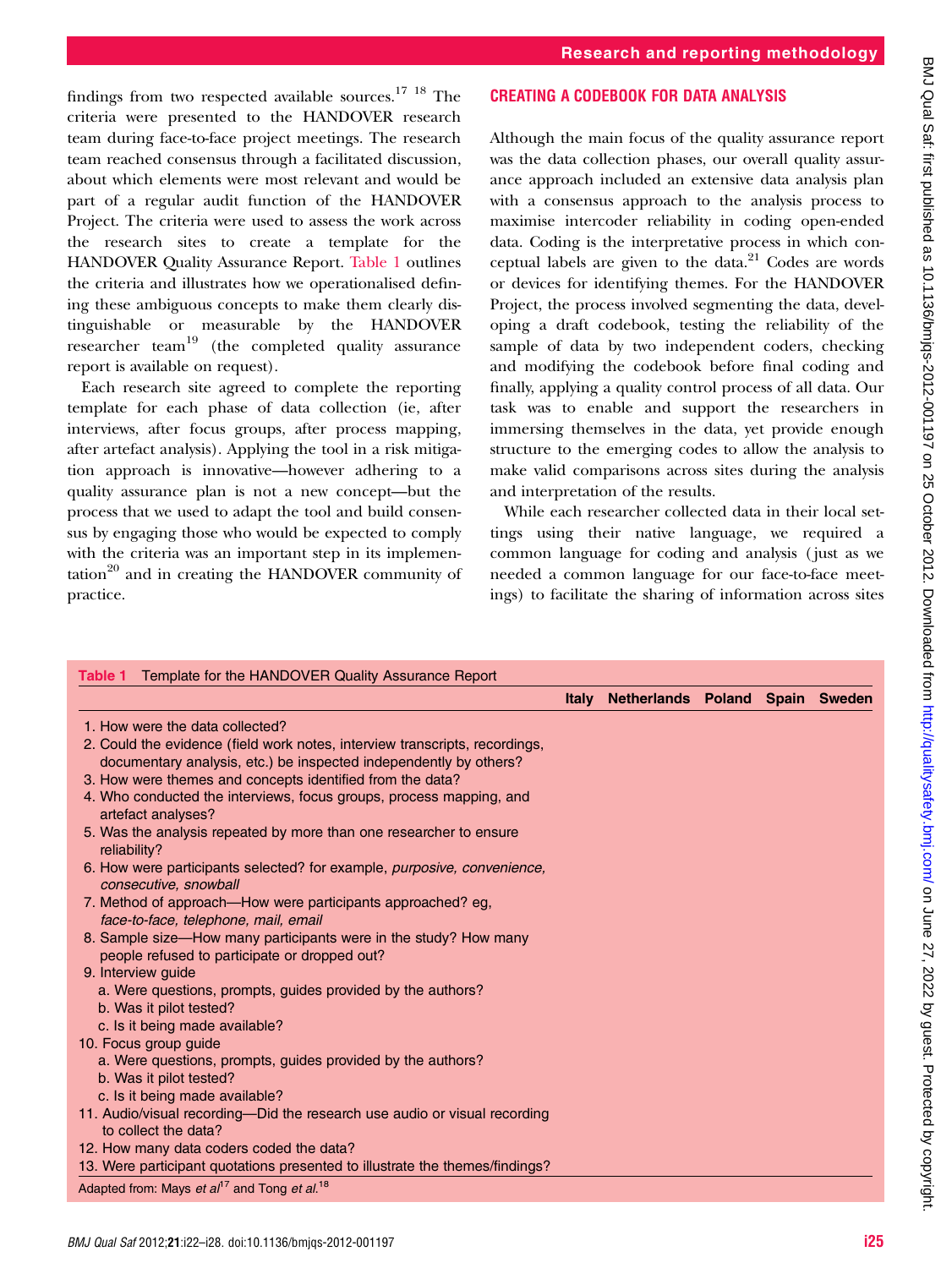and to disseminate our research findings to wider audiences. We agreed to develop codes for data analysis in English so that they could be shared by the project group, however, we agreed that the language fidelity and fluency of the healthcare providers in the respective countries required that the analysis be conducted in the original language of the interviews by local research teams.

Researchers in each country generated a list of narrative codes as they completed the stakeholder interviews and focus groups. The generated codes were circulated between researchers in each of the countries. The list of codes was developed into a shared codebook, during face-to-face meetings, conference calls and electronic mail correspondence. Our first attempt at creating a consensus codebook was at a face-to-face meeting in September 2009 hosted by our colleagues at the Avedis Donabedian Institute in Barcelona. Researchers came to the meeting armed with the codes that had emerged from the locally gathered data. To achieve consensus, we engaged them in an exercise to create an affinity

diagram where we separately recorded each code, similar codes were assembled into groups, duplicate codes discarded and groups of similar codes assigned a descriptive label.<sup>22</sup> Regular monthly conference calls and two face-to-face visits were subsequently held to refine the codebook as other codes arose during the analyses, and to group additional codes that were related to the same phenomenon into unique categories. The process resulted in a consensus codebook of 84 codes with nine categories. We achieved agreement about the meaning of the English translation of the developed codes before progressing the analysis in the native language of the participating countries. The photo montage in box 1 highlights the experiential nature of this exercise that was used to engage the researchers physically as well as intellectually.

The quality assurance process was a prerequisite for ensuring reliable and valid analyses across our large-scale, multilanguage, multinational project. Our aim in creating a quality assurance reporting template was to enhance the internal and external reliability of

# **Box 1** Creating a consensus codebook

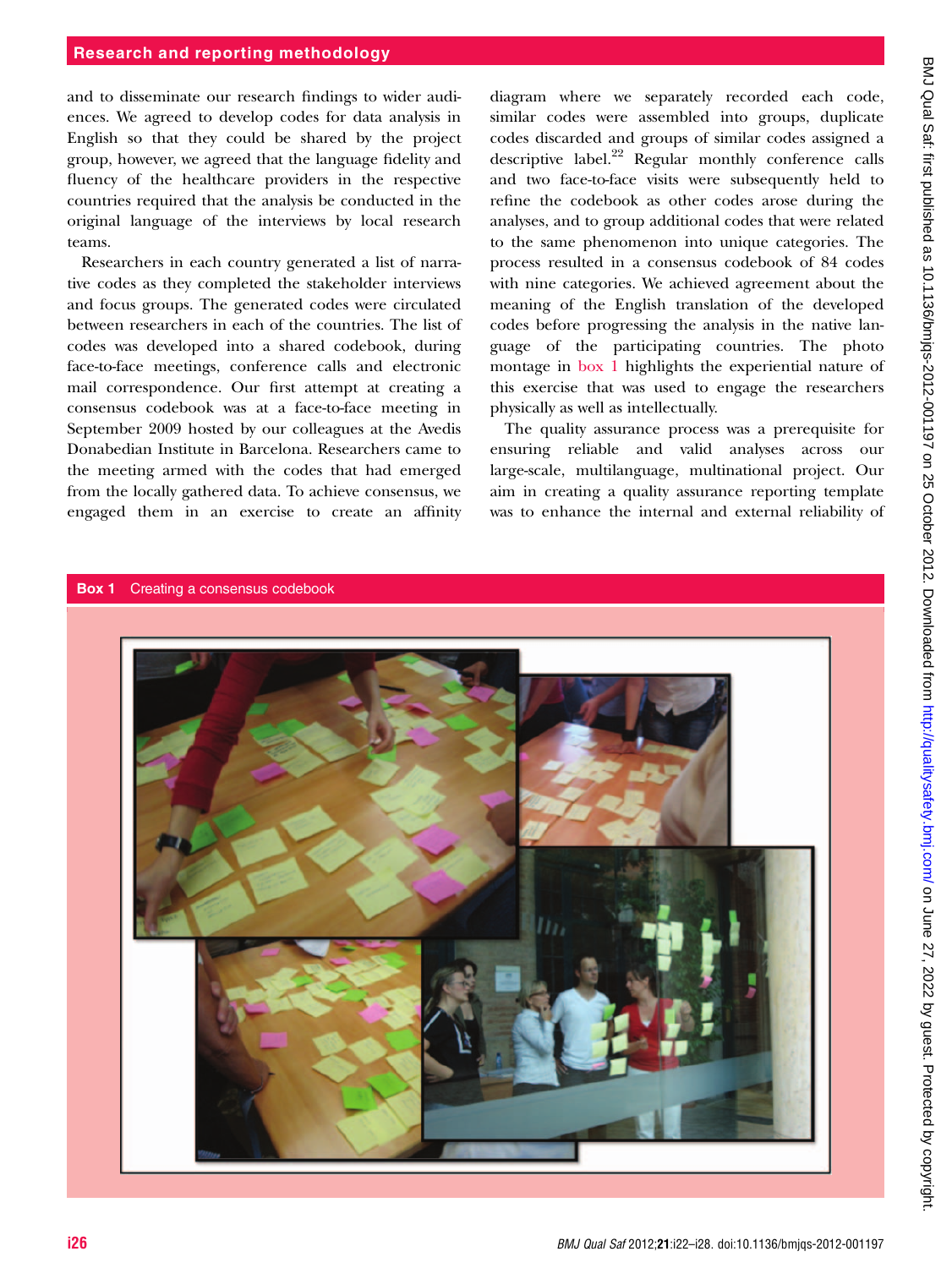the research process—from data collection to analysis so that the participating researchers, as well as the larger research community, would have confidence in the results of the study. These efforts allowed us to standardise the methodological approaches across the settings and made it possible to replicate the study in other settings. We also found that the process of involving the team in creating the quality assurance reporting tool created buy-in among our researchers and contributed to the community of practice.

## CONSIDERATION OF THE RESEARCH METHODS

Health sciences research that primarily deploys quantitative methods, such as clinical trials, has clear, wellrecognised approaches to assure the quality and reliability of research methods and protocols, including identifying responsibilities of key personnel, and adhering to a timetable. $6$  Some have questioned the rigour in assuring reliability of qualitative research.<sup>19</sup> In the HANDOVER Project, combining a qualitative approach with traditional quality improvement methods, allowed us to gain insight from participants and contextualise our findings on how best to overcome the barriers to improving patient handovers. Quality improvement work is inherently 'qualitative' and can benefit from an understanding of the use of qualitative research methodologies. At the same time, it is essential that those who successfully manage an improvement process understand the context of the clinical setting while testing changes that lead to improved outcomes.

There are different challenges and threats to qualitative studies, compared to quantitative studies. In quantitative research, multicentre randomised studies are held as the gold standard because they offer a more robust data set, allowing the detection and confirmation of smaller effect indices, and offering added evidence around the generalisability of interventions. In contrast, multicentre studies present a particular methodological challenge in qualitative research as local context (which makes interventions more 'real') adds complexity and opportunities for introducing confounding variables. Generalisability—extending the research findings from the study population to the population at large—is not possible given that the size of the sample (generally a small group of people or a small number of cases) and the context is generally not representative of the larger population. However, interventions may be applicable to other distinct populations, and moderatum generalisation—in which investigators, based on what they learned, transfer and apply the findings to other settings—may be appropriate.<sup>23</sup><sup>24</sup>

In multicentre and multinational research, geographic distance between the researchers adds complexity to the day-to-day research activities. Particularly, daily work cannot be observed on an ongoing basis by study collaborators. Ensuring the ongoing alignment of the researchers is essential in maintaining consistency of the ongoing research process.19

An added challenge of a multinational study is addressing language barriers (in the case of the HANDOVER Project, five different languages) and differences in nations' health systems and cultural context that affects the research undertaken. The quality assurance plan helped us overcome this challenge by acknowledging the need to conduct research in the local language and agreeing on a common language for interpretation of results and preparation of manuscripts for peer review publication.

## LESSONS LEARNED AND RECOMMENDATIONS

Success of the HANDOVER Project was facilitated by building the project on pre-existing relationships among the site investigators who then assembled a team including faculty, research coordinators, patients and PhD research candidates. Study sites offered a range of organisational models and expertise, and the project was designed to capitalise on the organisational and resource strengths of each setting.

While we were not explicit about designing the HANDOVER Project as a community of practice, it became clear during the study that introducing principles from the study of communities of practice into multicentre, multinational research projects allowed us to enhance the capacity for creating a research collaborative while consistently delivering high value products. We propose that other research projects should employ a parallel process to assess the functioning, joy and vitality of the research teams $^{25}$  that co-create the science, the methods, and the research.

Given the barriers created by distance between study sites, time zones and busy work schedules, we cannot overemphasise the value of frequent face-to-face meetings in creating a shared understanding, support and mutual comfort despite the relative ease, and cost savings, of relying only on electronic and virtual meetings. Although technology and cost containment efforts support a move toward virtual meetings, where participants attend a meeting without leaving their local settings, face-to-face meetings, supplemented with frequent teleconferences, proved to be an invaluable component of building social capital and engendering trust among the project team. This procedure also stimulated and ensured a timely delivery of project milestones and deliverables.